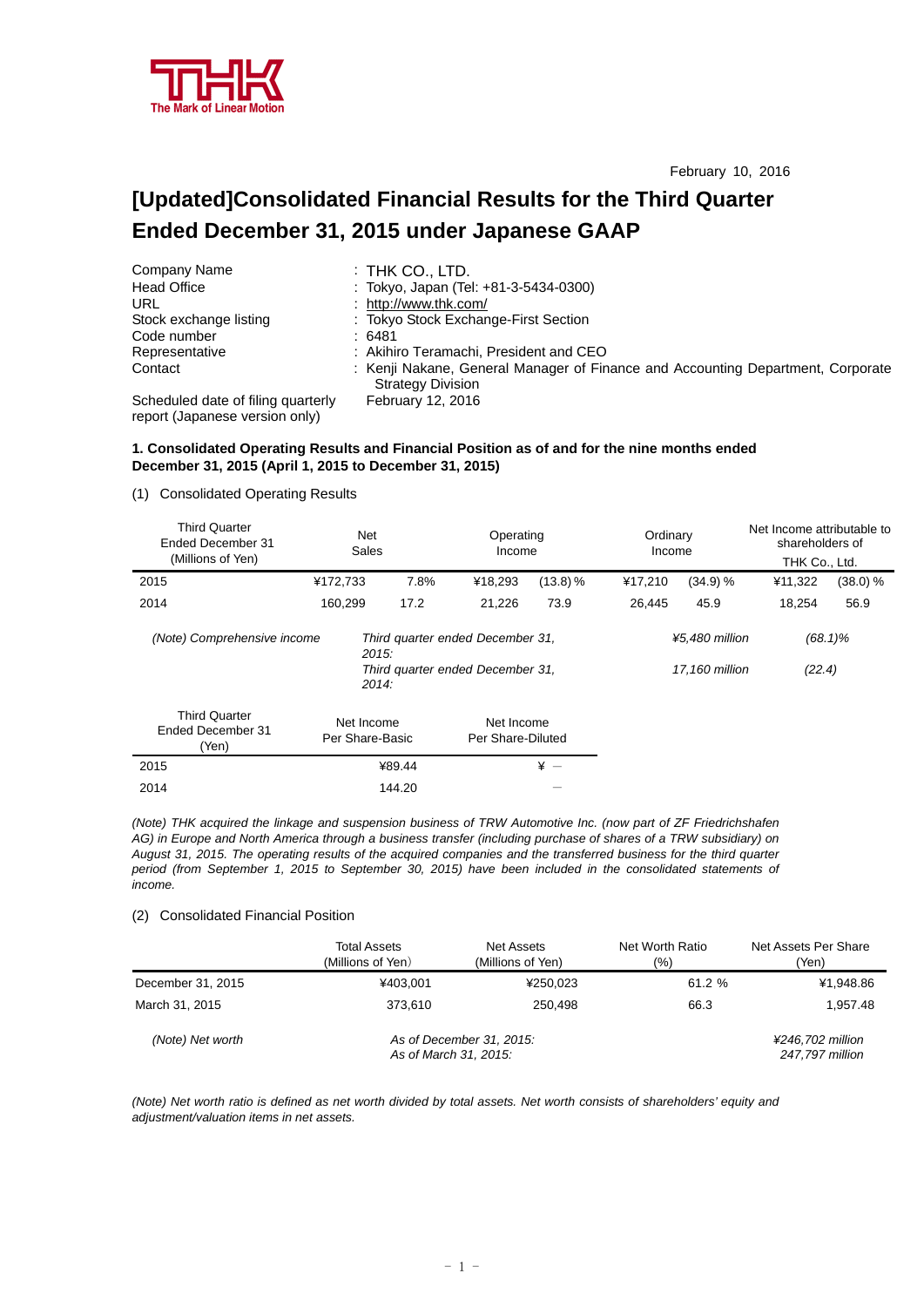### **2. Dividends**

|                  | Dividend Per Share (Yen)                     |                                                    |                                                  |          |       |  |  |  |  |
|------------------|----------------------------------------------|----------------------------------------------------|--------------------------------------------------|----------|-------|--|--|--|--|
|                  | <b>First Quarter</b><br>End as of<br>June 30 | <b>Second Quarter</b><br>End as of<br>September 30 | <b>Third Quarter</b><br>End as of<br>December 31 | Year end | Total |  |  |  |  |
| 2015 (Actual)    |                                              | 20.00                                              |                                                  | 30.00    | 50.00 |  |  |  |  |
| 2016 (Actual)    |                                              | 25.00                                              |                                                  | n/a      | n/a   |  |  |  |  |
| 2016 (Projected) | n/a                                          | n/a                                                | n/a                                              | 25.00    | 50.00 |  |  |  |  |

*(Note) Change in dividend projection: None* 

### **3. Forecasts for the year ending March 31, 2016 (April 1, 2015 to March 31, 2016)**

|                                                           | Net<br>Sales<br>(Millions of Yen) | Operating<br>Income<br>(Millions of Yen) | Ordinary<br>Income<br>(Millions of Yen) | Net Income<br>attributable to<br>shareholders of<br>THK Co., Ltd.<br>(Millions of Yen) | Net Income<br>per Share<br>(Yen) |
|-----------------------------------------------------------|-----------------------------------|------------------------------------------|-----------------------------------------|----------------------------------------------------------------------------------------|----------------------------------|
| Year ending March 31,<br>2016<br>(amount)<br>(percentage) | ¥234.500<br>7.7%                  | ¥21.800<br>$(23.2)\%$                    | ¥20.100<br>(40.9)%                      | ¥13.700<br>$(39.7)\%$                                                                  | ¥108.23<br>n/a                   |

*(Note 1) Change in forecasts: The forecasts announced on November 12, 2015 have been amended to as in the above table.* 

*(Note 2) The above forecasts are based upon the information currently available at the time of the announcement of this report. Actual performance may differ from the estimates due to various unforeseen factors.* 

# **4**.**Other Financial Information**

(1) Significant change in scope of consolidation:

(a) In association with the business transfer from TRW Automotive Inc., THK RHYTHM AUTOMOTIVE MICHIGAN CORPORATION ("RHYTHM MICHIGAN") and THK RHYTHM AUTOMOTIVE CANADA LIMITED ("RHYTHM CANADA") were established on August 31, 2015. They have been included in the scope of consolidation since the second quarter period.

(b) THK acquired shares of THK RHYTHM AUTOMOTIVE GmbH ("RHYTHM GmbH") and THK RHYTHM AUTOMOTIVE CZECH a. s. ("RHYTHM CZECH") on August 31, 2015 and converted them into consolidated subsidiaries of THK. They have been included in the scope of consolidation since the second quarter period.

(2) Simplified or particular accounting treatment for quarterly financial statements:

*(Income taxes)*

Certain consolidated subsidiaries determine their income tax expenses by multiplying net income for the quarter period by the estimated effective tax rate applicable to the fiscal year.

- (3) Changes in accounting policy and estimates, and restatement due to:
	-

a. Changes in accounting standard Please refer to "5. Accounting Changes"

b. Other changes None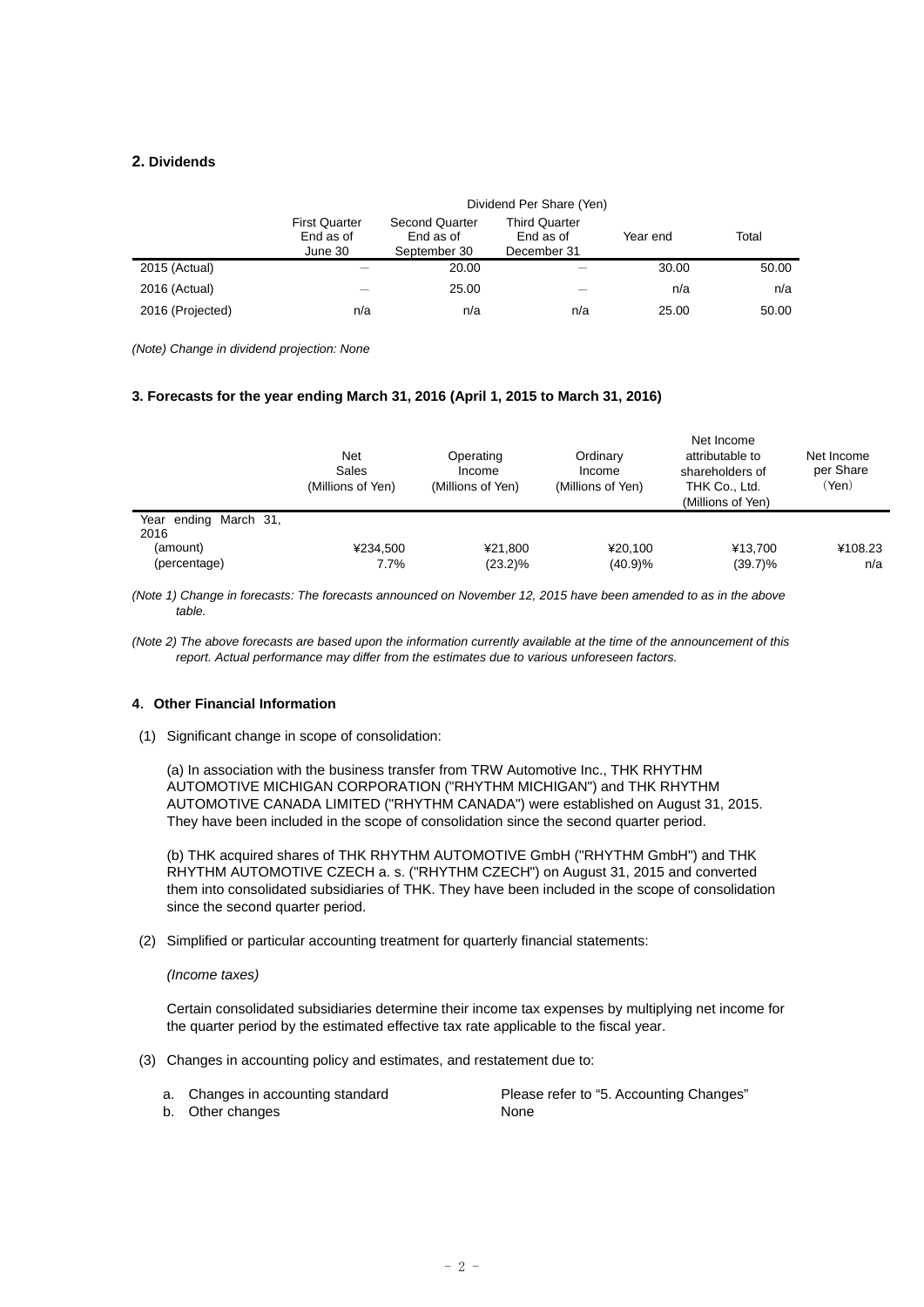#### (4) Number of shares

| a. | Common stock issued, including treasury                      |                                        | (shares)                   |
|----|--------------------------------------------------------------|----------------------------------------|----------------------------|
|    | stock, as of:                                                | December 31, 2015<br>March 31, 2015    | 133,856,903<br>133,856,903 |
| b. | Treasury stock as of:                                        | December 31, 2015<br>March 31, 2015    | 7,268,901<br>7,266,746     |
| c. | Average number of common stock for the<br>nine months ended: | December 31, 2015<br>December 31, 2014 | 126,589,084<br>126,592,400 |

#### **5**.**Accounting Changes**

Effective April 1, 2015, THK applied "Revised Accounting Standard for Business combinations" (Statement No. 21, issued by Accounting Standards Board of Japan ("ASBJ") on September 13, 2013), "Revised Accounting Standard for Consolidated Financial Statements" (Statement No. 22, issued by ASBJ on September 13, 2013) and "Revised Accounting Standard for Business Divestitures" (Statement No. 7, issued by ASBJ on September 13, 2013). In applying the new standards, THK recognized the difference associated with changes in equity in subsidiaries remaining under the control of THK as additional paid-in capital, and changed the accounting treatment of acquisition-related costs to the method under which such costs are recorded as expenses for the fiscal year they are incurred. For business combinations implemented on or after the beginning of the three months ended June 30, 2015, the accounting method has been changed to reflect the adjustments to the allocated amount of acquisition costs on the finalization of the provisional accounting treatment in the consolidated financial statements for the quarter period containing the date of the business combinations. In addition, THK changed the presentation manner of net income and other items. In the new presentation manner, minority interests are presented as non-controlling interests. To reflect these changes, certain reclassifications have been made to the consolidated financial statements for the nine months ended December 31, 2014 and for the year ended March 31, 2015.

THK applied the new standards prospectively from the beginning of the three-month period ended June 30, 2015 in accordance with the transitional treatments as prescribed in article 58-2 (4) of Revised Accounting Standard for Business combinations, article 44-5 (4) of Revised Accounting Standard for Consolidated Financial Statements, and article 57-4 (4) of Revised Accounting Standard for Business Divestitures.

As a result, the effect of applying the new standard was to decrease operating income, ordinary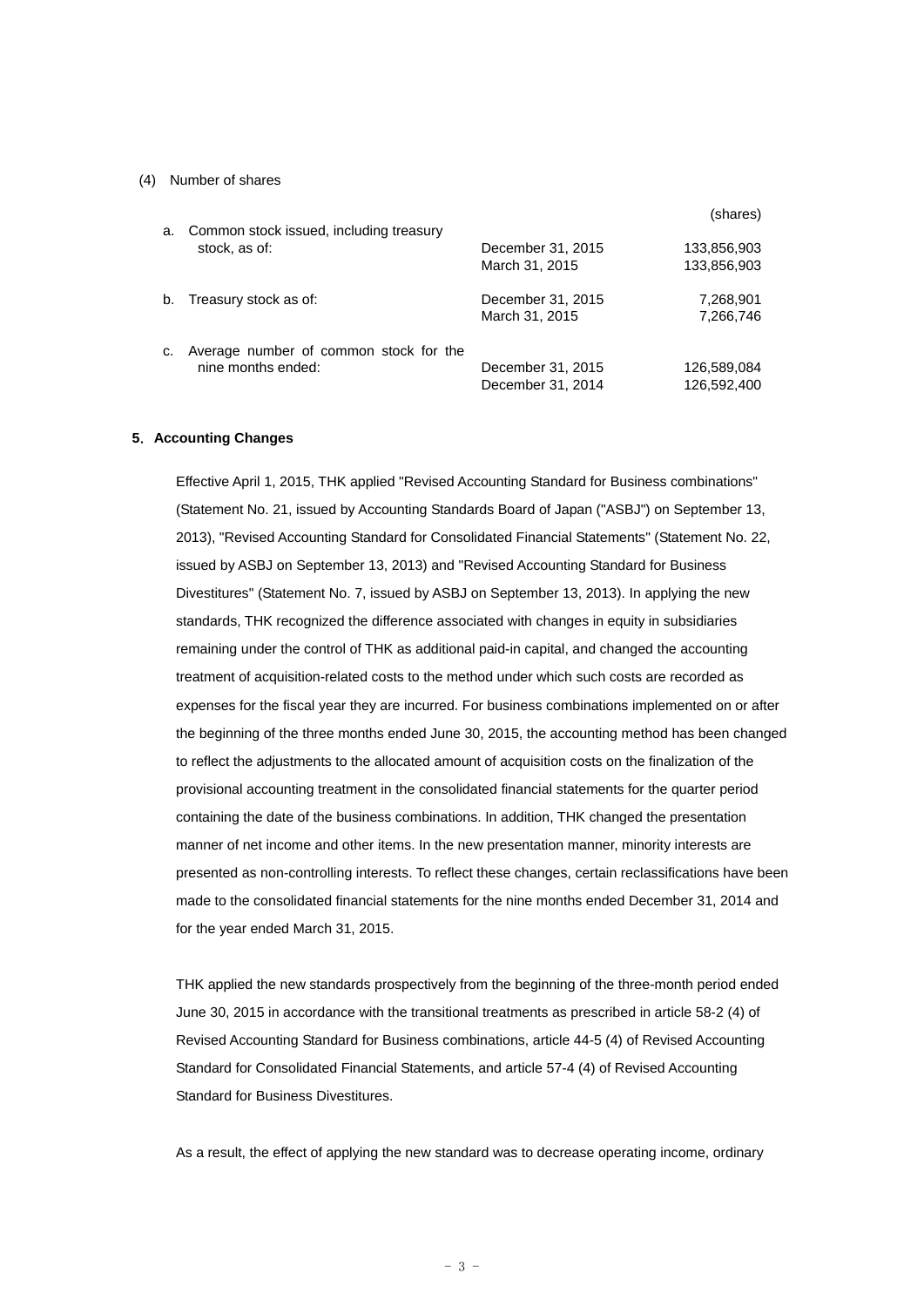income and income before income taxes for the nine months ended December 31, 2015 each by ¥1,262 million.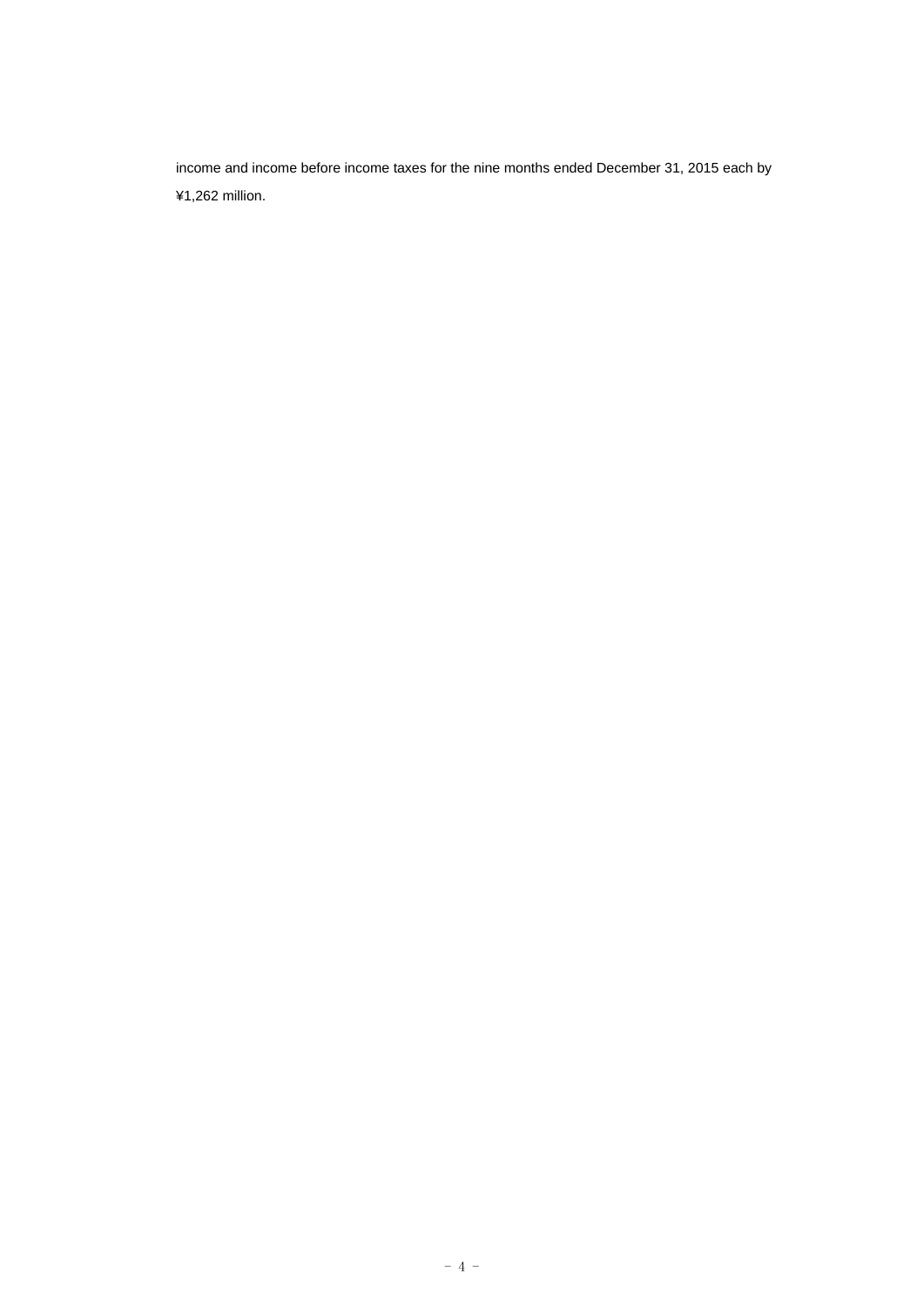### **Management's Discussion and Analysis**

**1. Operating results (April 1, 2015 to December 31, 2015)** 

During this nine-month period, the economic growth in emerging countries such as China slowed down; however, the world economy continued the modest recovery trend which was mainly led by Europe and the United States of America. In Japan, the economy made a mild recovery; however, there were some weaknesses particularly in production and exports.

The THK Group has identified "Full-Scale Globalization" and the "Development of New Business Areas" as cornerstones of its growth strategy to expand the markets of its products such as LM Guide. As to Full-Scale Globalization, while the markets in emerging countries such as China are growing by dint of the factory automation progress, which is also spreading to developed-country users, the THK Group endeavors to expand its global sales network to meet such demand. Regarding Development of New Business Areas, while the THK Group's products are getting widely adopted in new business fields such as medical equipment, aircraft, robot, and renewable energy, the THK Group is working on expanding sales of not only existing products but also new developed products. The THK Group is also committed to increase its sales by strengthening its sales structure and marketing strategy functions.

In the nine-month period, the THK Group operated proactively to expand its sales with its strengthened operating structure on a global scale. Moreover, in order to further expand its transportation equipment business, THK acquired the linkage and suspension business of TRW Automotive Inc. in Europe and North America through a business transfer on August 31, 2015. In relation to this business transfer, THK has included four subsidiaries into the scope of consolidation as THK RHYTHM AUTOMOTIVE ("TRA"). Along with the favorable effect of the weaker yen as compared to the level a year earlier, net sales for the nine-month period amounted to ¥172,733 million, up ¥12,433 million, or 7.8%, compared to the figure a year earlier.

On the cost front, the cost of sales to sales ratio worsened by 1.2% from a year earlier to 70.4% because of increased fixed costs in conjunction with the investments for the future growth.

As to selling, general and administrative expenses, the THK Group made endeavors to contain costs and improve operating efficiency while sales were increasing. However, ratio to net sales worsened by 1.4% from a year earlier to 19.0% due to ¥ 1,262 million of the related costs of the aforementioned business transfer.

As a result, operating income decreased from a year earlier by ¥2,932 million, or 13.8%, to ¥18,293 million.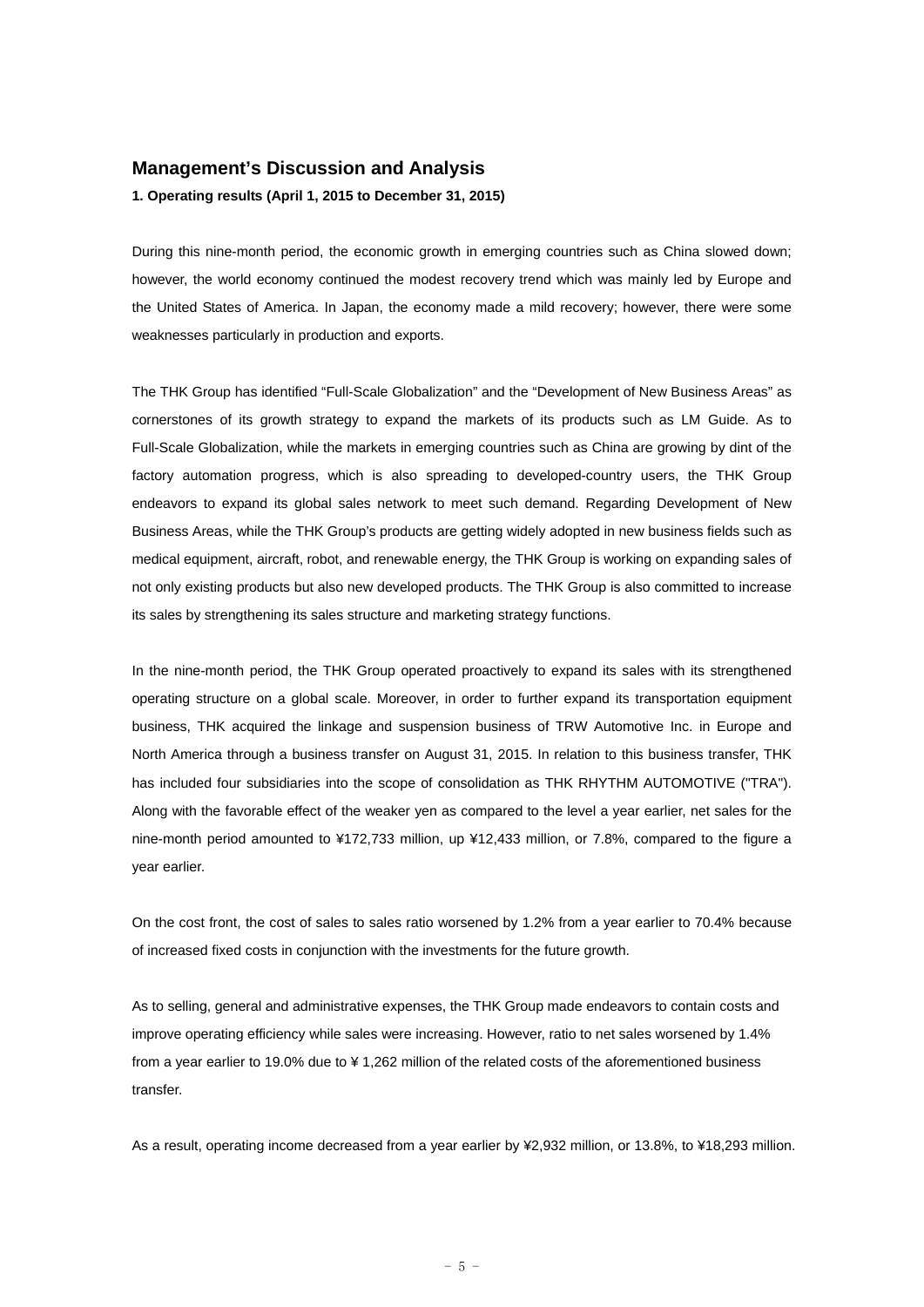Ratio to net sales dropped by 2.6% to 10.6%.

Total non-operating income was ¥1,831 million. Major components of non-operating income were ¥571 million of equity earnings of affiliates and ¥311 million of interest income. Total non-operating expense was ¥2,915 million. The major components of non-operating expenses were ¥2,266 million of foreign exchange loss (net) and ¥314 million of interest expenses. As a result, ordinary income decreased from a year earlier by ¥9,235 million, or 34.9%, to ¥17,210 million. Net income attributable to owners of the parent for the nine-month period also decreased from a year earlier by ¥6,931 million, or 38.0%, to ¥11,322 million.

#### **Segment Information**

#### (Japan)

In Japan, the economy made a mild recovery; however, there were some weaknesses particularly in production and exports. In such a situation, the THK Group operated proactively and cultivated new business fields such as seismic isolation and damping systems; however, sales dropped by ¥2,150 million, or 2.4%, to ¥88,076 million, compared to the figure a year earlier. This was mainly attributable to the decreased demand for small machine tool products and electronics-related products that had been driven by the investments related to smart phones. Operating income (segment income) amounted to ¥15,463 million, down ¥2,137 million, or 12.1%, from the figure a year earlier due mainly to the decreased sales.

#### (The Americas)

In the Americas, despite the strong consumer spending, there were some weaknesses particularly in exports. In such a situation, the production and sales sections worked in unison to expand and deepen transactions with existing customers and to cultivate new business fields such as medical equipment, aircraft, and energy-related business. Because of these endeavors, the THK Group successfully increased its sales to the general machine industry and the transportation equipment industry. Along with the impact of two TRA subsidiaries consolidated since the third quarter period and the favorable effect of the weaker yen as compared to the level a year earlier, net sales for the nine-month period amounted to ¥33,049 million, up ¥7,817 million, or 31.0%, from the figure a year earlier. Operating income (segment income) amounted to ¥1,956 million, up ¥785 million, or 67.1%, from the figure a year earlier.

#### (Europe)

In Europe, the signs of recovery were continuously seen. In such a situation, the production and sales sections proactively worked in unison to expand transactions with existing customers and to cultivate new business fields such as aircraft, railway vehicle-related, household goods, and space-defense business. Consequently, the THK Group successfully increased its sales, especially to the machine tool industry.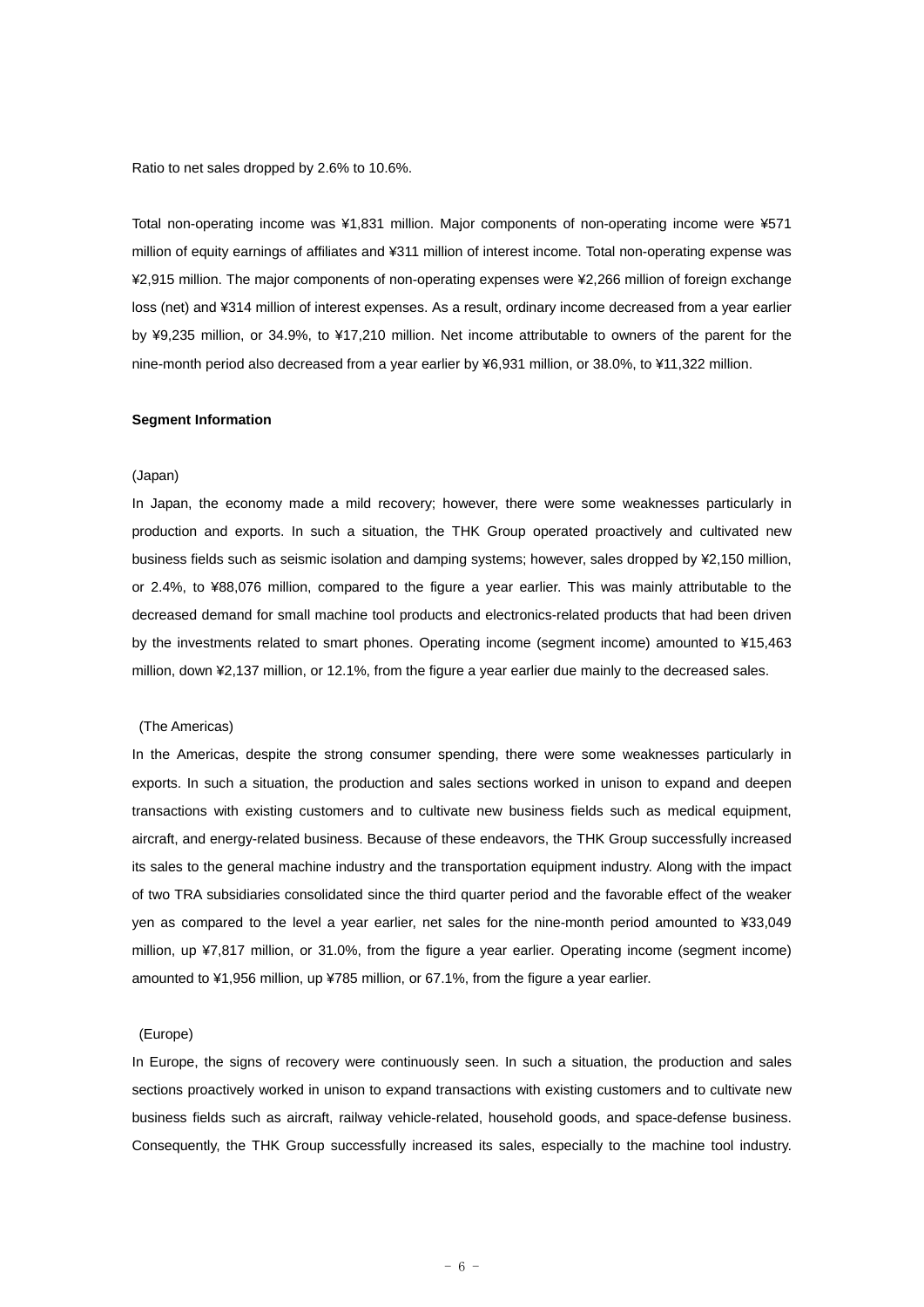Along with the impact of two TRA subsidiaries consolidated since the third quarter period, sales in Europe amounted to ¥19,527 million, up ¥4,099 million, or 26.6%, from the figure a year earlier. Operating income (segment income) dropped to ¥856 million, down ¥584 million, or 40.6%, due mainly to proactive measures implemented for the future growth..

#### (China)

In China, while the economic growth slowed down, the THK Group's products were getting widely adopted because of the factory automation progress brought by the shortage in labor and the hike in personnel expenses in China. In such a situation, the THK Group implemented aggressive business activities with its strengthened sales channels. Along with the favorable effect of the weaker yen as compared to the level a year earlier, sales amounted to ¥22,168 million, up ¥2,103 million, or 10.5%, from the figure a year earlier. However, the THK Group recorded ¥530 million of operating loss (segment loss), a turnaround of ¥1,053 million from operating income (segment income) recorded in a year earlier, due mainly to proactive investments for the future growth.

#### (Other)

In other countries and regions, the THK Group continued to expand and deepen transactions with existing customers and to cultivate new customers while expanding its sales channels by setting up a new business hub in India and customer support centers in the ASEAN countries. Along with the favorable effect of the weaker yen as compared to the level a year earlier, net sales for the nine-month period amounted to ¥9,911 million, up ¥564 million, or 6.0%, from the figure a year earlier. Operating income (segment income) amounted to ¥1,073 million, up ¥115 million, or 12.1%, from the figure a year earlier.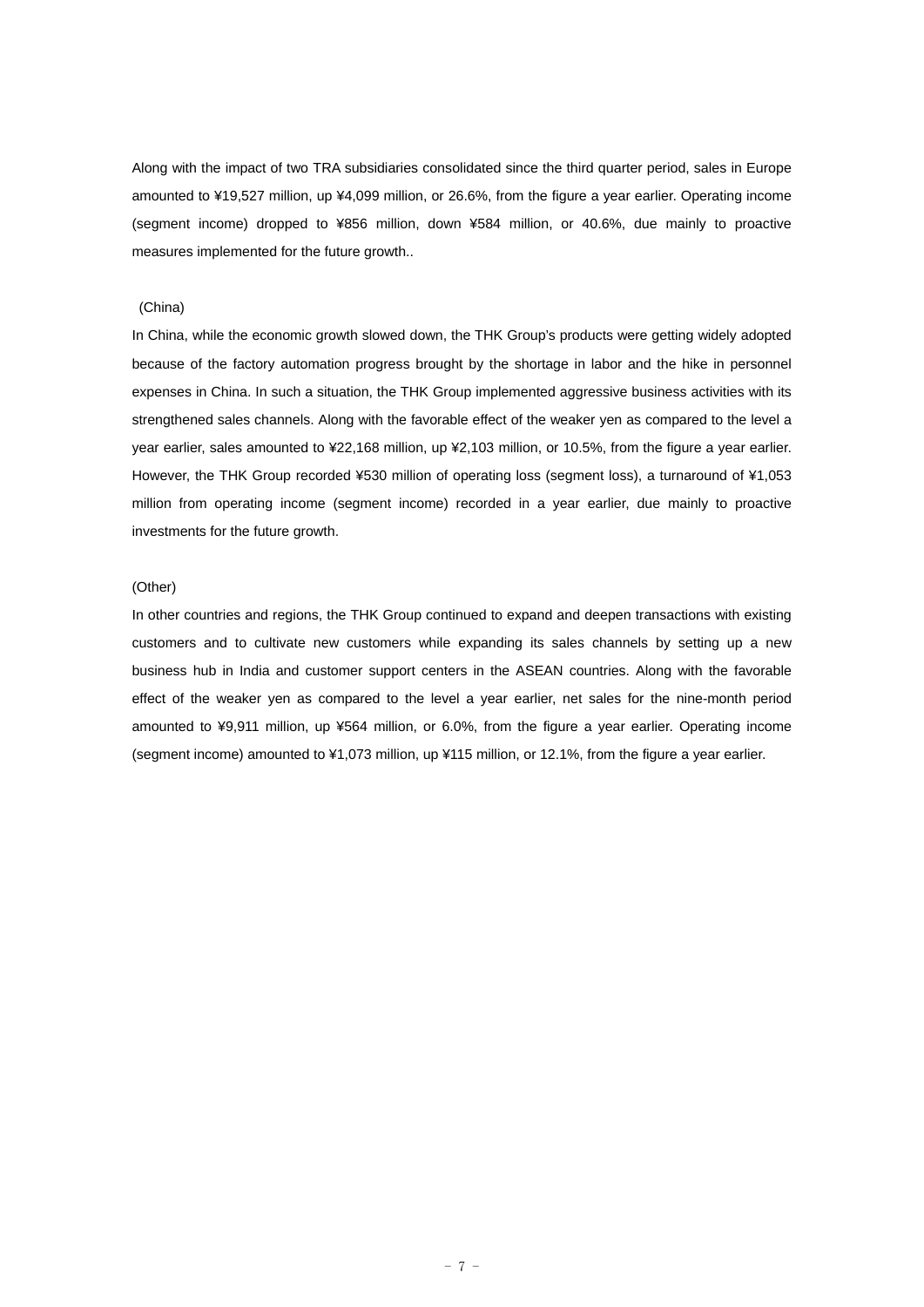#### **2. Financial position (As of December 31, 2015)**

Total assets stood at ¥403,001 million, ¥29,390 million more than the previous fiscal year-end, due mainly to a combined effect of increase in accounts and notes receivable by ¥8,856 million, increase in merchandise and finished goods by ¥3,267 million, increase in work in process by ¥1,393 million, increase in raw materials and supplies by ¥3,151 million, increase in machinery and equipment (net) by ¥5,579 million, increase in goodwill by ¥32,664 million, and decrease in cash and cash equivalents by ¥31,771 million.

THK recorded goodwill that arose in relation to the business transfer of the linkage and suspension business of TRW in Europe and North America and purchase of shares of TRW subsidiary. Because allocation of the acquisition costs was not completed at the end of the third quarter period, the amount of the goodwill has been provisionally determined.

Total liabilities stood at ¥152,978 million, ¥29,866 million more than the previous fiscal year-end, due mainly to a combined effect of increase in accounts and notes payable by ¥7,151 million, increase in short-term bank loans by ¥24,097 million, increase in bonds by ¥10,000 million, decrease in current portion of long-term bonds by ¥7,000 million, and decrease in income taxes payable by ¥5,903 million.

Net assets stood at ¥250,023 million, ¥475 million less than the previous fiscal year-end, due mainly to a combined effect of increase in retained earnings by ¥4,360 million and decrease in foreign currency translation adjustments by ¥5,190 million.

#### **3. Forecast for the fiscal year ending March 31, 2016**

For details of the financial forecasts for the year ending March 31, 2016, please refer to "Notice Regarding the Amendments in Financial Forecasts" announced on February 10, 2016.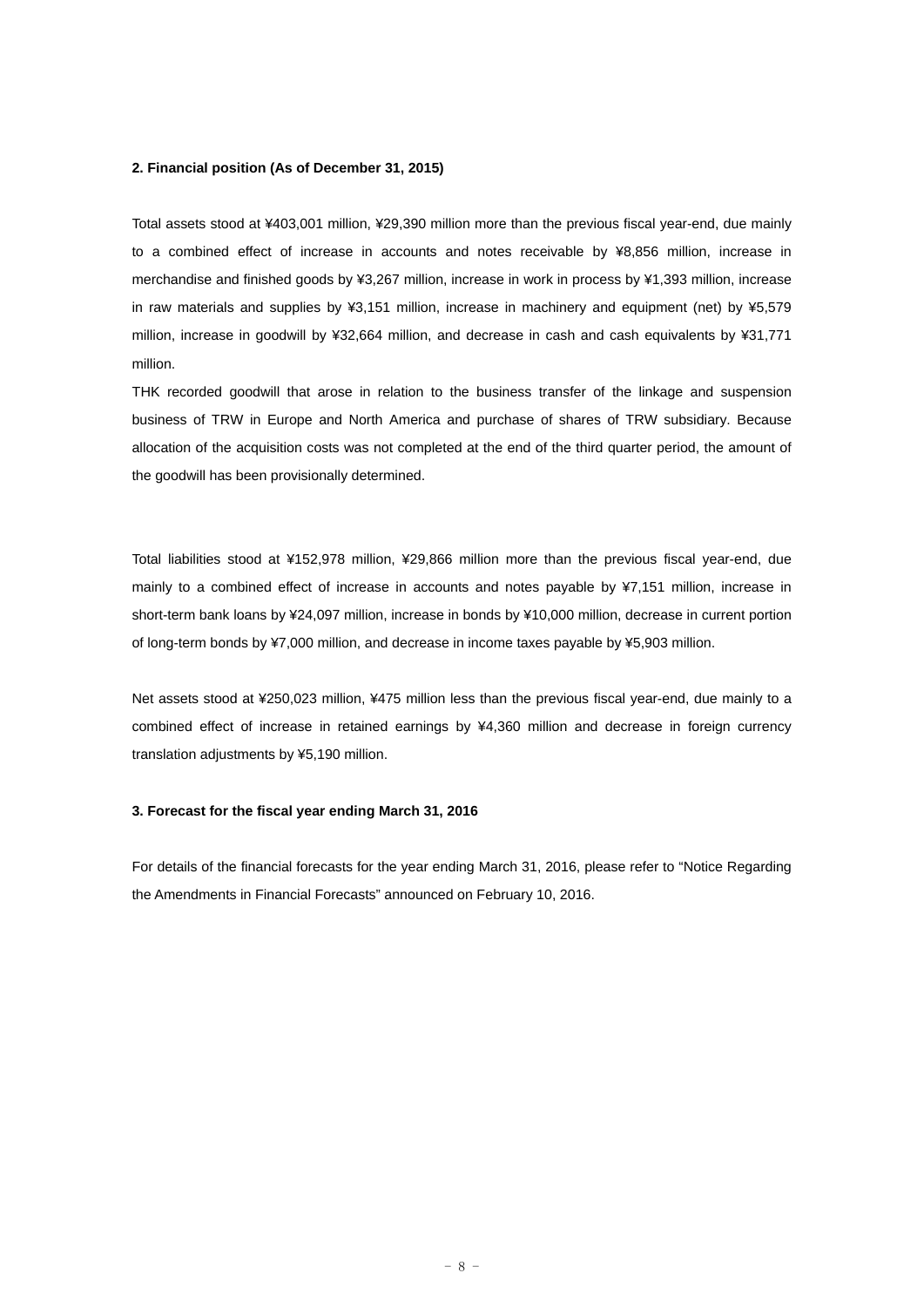# **Consolidated Financial Statements**

|                                          |                                                    | (Millions of Yen)                                                       |
|------------------------------------------|----------------------------------------------------|-------------------------------------------------------------------------|
|                                          | Year End<br>-Previous Year<br>As of March 31, 2015 | <b>Third Quarter End</b><br>-Current Year<br>As of December 31,<br>2015 |
| <b>Assets</b>                            |                                                    |                                                                         |
| <b>Current Assets:</b>                   |                                                    |                                                                         |
| Cash and bank deposits                   | ¥155,239                                           | ¥123,468                                                                |
| Accounts and notes receivable            | 58,276                                             | 67,132                                                                  |
| Electronically recorded monetary claims  | 5,174                                              | 5,124                                                                   |
| Merchandise and finished goods           | 13,738                                             | 17,005                                                                  |
| Work in process                          | 6,184                                              | 7,577                                                                   |
| Raw materials and supplies               | 13,051                                             | 16,203                                                                  |
| Other current assets                     | 8,895                                              | 11,464                                                                  |
| Less: Allowance for bad debts            | (145)                                              | (114)                                                                   |
| Total current assets                     | 260,414                                            | 247,861                                                                 |
| <b>Fixed Assets:</b>                     |                                                    |                                                                         |
| Property, plant and equipment -net:      |                                                    |                                                                         |
| <b>Buildings and structures</b>          | 32,473                                             | 32,729                                                                  |
| Machinery and equipment                  | 44,307                                             | 49,887                                                                  |
| Other                                    | 20,952                                             | 24,776                                                                  |
| Total property, plant and equipment -net | 97,732                                             | 107,392                                                                 |
| Intangibles                              |                                                    |                                                                         |
| Goodwill                                 | 580                                                | 33,244                                                                  |
| Other                                    | 3,821                                              | 3,826                                                                   |
| Total intangibles                        | 4,401                                              | 37,071                                                                  |
| Investments and Other                    |                                                    |                                                                         |
| Long-term investments in securities      | 8,096                                              | 7,612                                                                   |
| Other                                    | 3,012                                              | 3,164                                                                   |
| Less: Allowance for bad debts            | (47)                                               | (101)                                                                   |
| Total investments and other              | 11,062                                             | 10,675                                                                  |
| Total fixed assets                       | 113,196                                            | 155,140                                                                 |
| <b>Total assets</b>                      | 373,610                                            | 403,001                                                                 |

# Consolidated Balance Sheets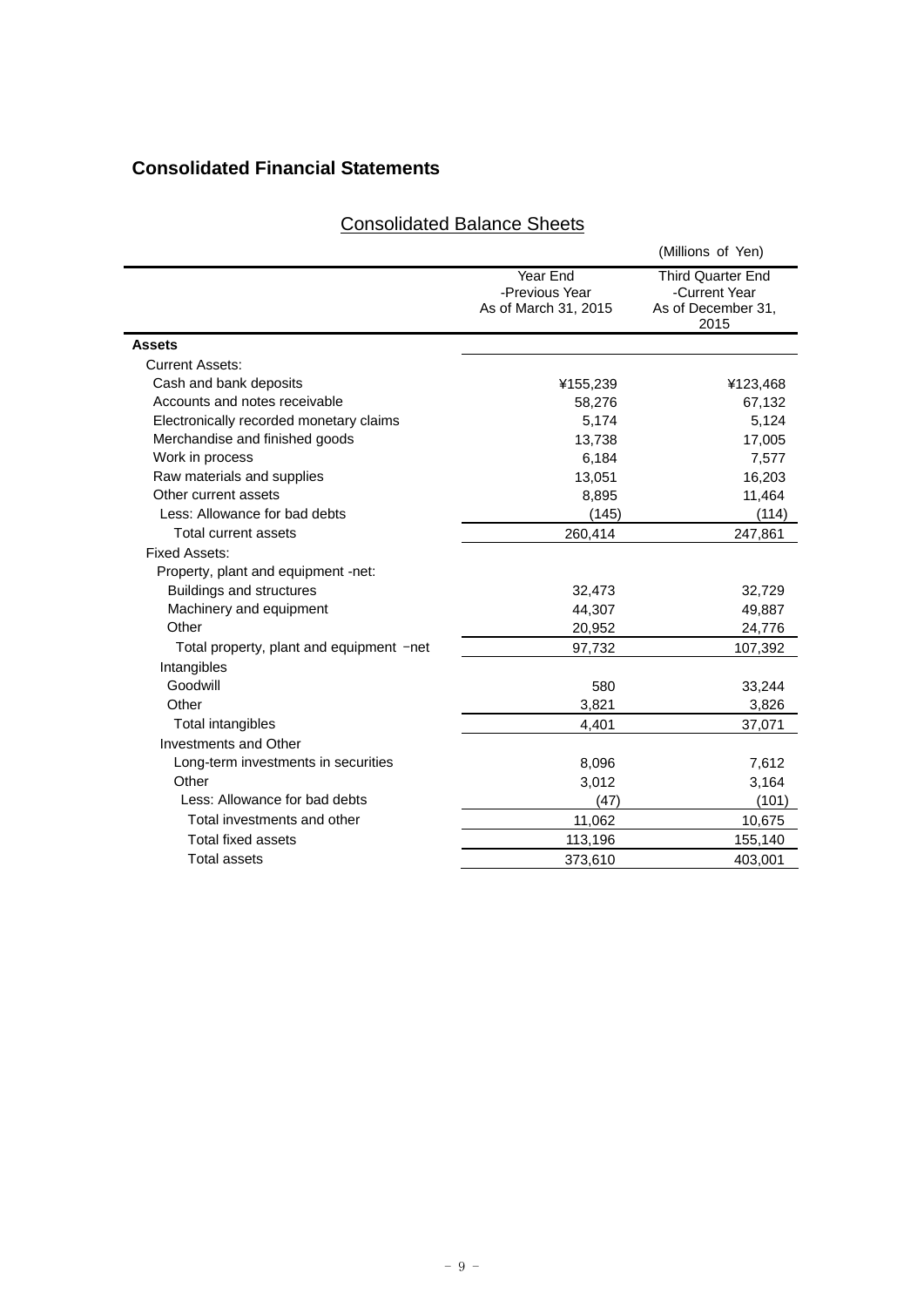|                                               |                                                    | (Millions of Yen)                                                       |
|-----------------------------------------------|----------------------------------------------------|-------------------------------------------------------------------------|
|                                               | Year End<br>-Previous Year<br>As of March 31, 2015 | <b>Third Quarter End</b><br>-Current Year<br>As of December 31,<br>2015 |
| <b>Liabilities</b>                            |                                                    |                                                                         |
| <b>Current Liabilities:</b>                   |                                                    |                                                                         |
| Accounts and notes payable                    | ¥14,298                                            | ¥21,449                                                                 |
| Electronically recorded obligations           | 15,255                                             | 16,520                                                                  |
| Short-term bank loans                         | 149                                                | 24,247                                                                  |
| Current portion of long-term bonds            | 7,000                                              |                                                                         |
| Income taxes payable                          | 7,413                                              | 1,509                                                                   |
| Accrued bonuses                               | 3,225                                              | 2,131                                                                   |
| Other                                         | 12,828                                             | 13,970                                                                  |
| Total current liabilities                     | 60,171                                             | 79,829                                                                  |
| Long-term Liabilities:                        |                                                    |                                                                         |
| <b>Bonds</b>                                  | 43,000                                             | 53,000                                                                  |
| Long-term bank loans                          | 10,000                                             | 10,000                                                                  |
| Reserve for retirement benefits for directors |                                                    |                                                                         |
| and corporate auditors                        | 110                                                | 124                                                                     |
| Reserve for product warranty                  | 156                                                | 139                                                                     |
| Net defined benefit liability                 | 4,964                                              | 4,867                                                                   |
| Other                                         | 4,708                                              | 5,018                                                                   |
| Total long-term liabilities                   | 62,940                                             | 73,149                                                                  |
| <b>Total liabilities</b>                      | 123,112                                            | 152,978                                                                 |
| <b>Net Assets</b>                             |                                                    |                                                                         |
| Shareholders' equity:                         |                                                    |                                                                         |
| Common stock                                  | 34,606                                             | 34,606                                                                  |
| Additional paid-in capital                    | 44,584                                             | 44,584                                                                  |
| Retained earnings                             | 158,463                                            | 162,824                                                                 |
| Treasury stock                                | (13, 943)                                          | (13, 949)                                                               |
| Total shareholders' equity                    | 223,711                                            | 228,065                                                                 |
| Accumulated other comprehensive income:       |                                                    |                                                                         |
| Net unrealized gain on available-for-sale     |                                                    |                                                                         |
| securities                                    | 1,312                                              | 1,061                                                                   |
| Foreign currency translation adjustments      | 22,940                                             | 17,750                                                                  |
| Remeasurements of defined benefit plans       | (166)                                              | (174)                                                                   |
| Total accumulated other comprehensive         |                                                    |                                                                         |
| income                                        | 24,086                                             | 18,636                                                                  |
| Non-controlling interests                     | 2,701                                              | 3,320                                                                   |
| Total net assets                              | 250,498                                            | 250,023                                                                 |
| Total liabilities and net assets              | 373,610                                            | 403,001                                                                 |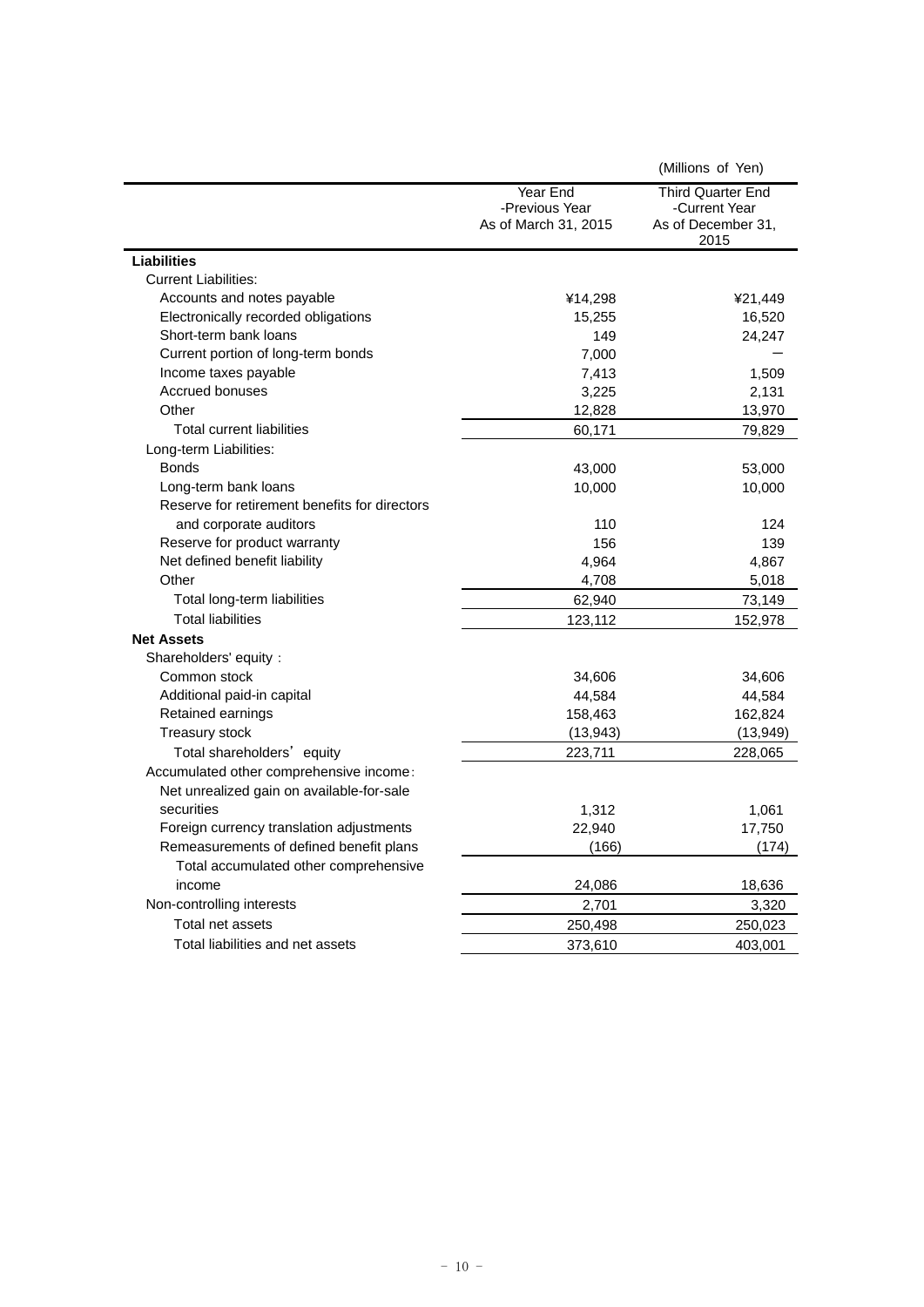# Consolidated Statements of Income

|                                                   |                                                                                          | (Millions of Yen)                                                                        |
|---------------------------------------------------|------------------------------------------------------------------------------------------|------------------------------------------------------------------------------------------|
|                                                   | Third Quarter Ended<br>December 31, 2014<br>(From April 1, 2014<br>to December 31, 2014) | Third Quarter Ended<br>December 31, 2015<br>(From April 1, 2015<br>to December 31, 2015) |
| Net sales                                         | ¥160,299                                                                                 | ¥172,733                                                                                 |
| Cost of sales                                     | 110,859                                                                                  | 121,569                                                                                  |
| Gross profit                                      | 49,440                                                                                   | 51,163                                                                                   |
| Selling, general and administrative expenses      | 28,213                                                                                   | 32,870                                                                                   |
| Operating income                                  | 21,226                                                                                   | 18,293                                                                                   |
| Non-operating income:                             |                                                                                          |                                                                                          |
| Interest income                                   | 352                                                                                      | 311                                                                                      |
| Equity earnings of affiliates                     | 444                                                                                      | 571                                                                                      |
| Foreign exchange gain, net                        | 4,154                                                                                    |                                                                                          |
| Other                                             | 857                                                                                      | 948                                                                                      |
| Total non-operating income                        | 5,809                                                                                    | 1,831                                                                                    |
| Non-operating expense:                            |                                                                                          |                                                                                          |
| Interest expenses                                 | 266                                                                                      | 314                                                                                      |
| Foreign exchange loss, net                        |                                                                                          | 2,266                                                                                    |
| Other                                             | 323                                                                                      | 333                                                                                      |
| Total non-operating expenses                      | 590                                                                                      | 2,915                                                                                    |
| Ordinary income                                   | 26,445                                                                                   | 17,210                                                                                   |
| Extraordinary gains:                              |                                                                                          |                                                                                          |
| Gain on sales of property, plant and equipment    | 20                                                                                       | 32                                                                                       |
| Total extraordinary gains                         | 20                                                                                       | 32                                                                                       |
| Extraordinary losses:                             |                                                                                          |                                                                                          |
| Loss on sales and disposal of property, plant     |                                                                                          |                                                                                          |
| and equipment                                     | 86                                                                                       | 324                                                                                      |
| Other                                             |                                                                                          | 0                                                                                        |
| Total extraordinary losses                        | 86                                                                                       | 324                                                                                      |
| Income before income taxes                        | 26,379                                                                                   | 16,918                                                                                   |
| Income taxes-current                              | 8,386                                                                                    | 4,979                                                                                    |
| Income taxes-deferred                             | (319)                                                                                    | 911                                                                                      |
| Total income taxes                                | 8,066                                                                                    | 5,890                                                                                    |
| Net income                                        | 18,313                                                                                   | 11,027                                                                                   |
| Net income (loss) attributable to non-controlling |                                                                                          |                                                                                          |
| interests                                         | 59                                                                                       | (295)                                                                                    |
| Net income attributable to owners of the parent   | 18,254                                                                                   | 11,322                                                                                   |
|                                                   |                                                                                          |                                                                                          |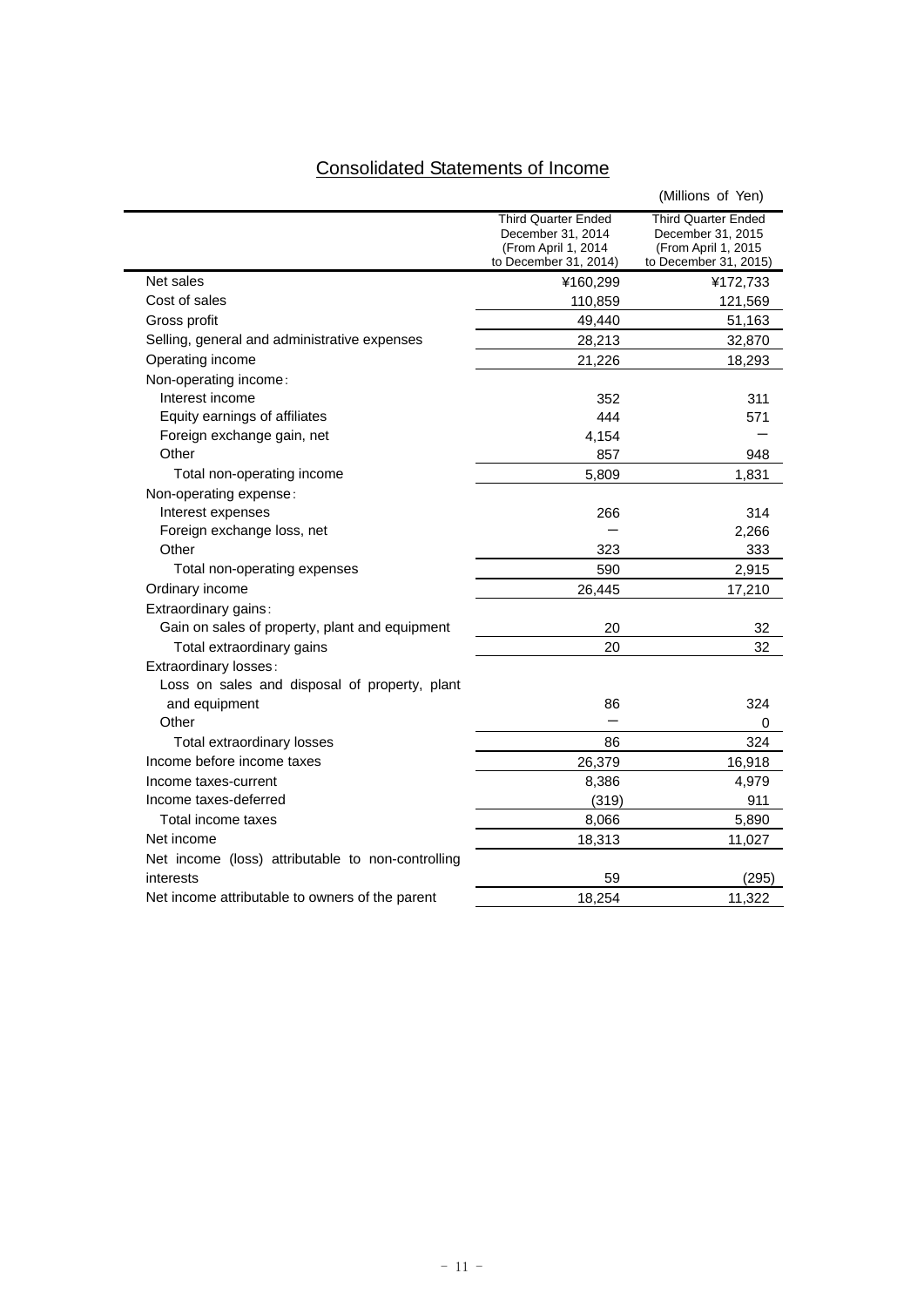|                                                  |                                                                                                 | (Millions of Yen)                                                                                |
|--------------------------------------------------|-------------------------------------------------------------------------------------------------|--------------------------------------------------------------------------------------------------|
|                                                  | <b>Third Quarter Ended</b><br>December 31, 2014<br>(From April 1, 2014<br>to December 31, 2014) | <b>Third Quarter Ended</b><br>December 31, 2015<br>(From April 1, 2015)<br>to December 31, 2015) |
| Net income                                       | ¥18,313                                                                                         | ¥11,027                                                                                          |
| Other comprehensive income:                      |                                                                                                 |                                                                                                  |
| Net unrealized gain (loss) on available-for-sale |                                                                                                 |                                                                                                  |
| securities                                       | 329                                                                                             | (247)                                                                                            |
| Foreign currency translation adjustments         | (1,521)                                                                                         | (4,598)                                                                                          |
| Remeasurements of defined benefit plans          | 66                                                                                              | (3)                                                                                              |
| Share of other comprehensive loss of affiliates  |                                                                                                 |                                                                                                  |
| accounted under the equity method                | (27)                                                                                            | (697)                                                                                            |
| Total other comprehensive loss                   | (1,153)                                                                                         | (5, 546)                                                                                         |
| Comprehensive income                             | 17,160                                                                                          | 5,480                                                                                            |
| Attributable to:                                 |                                                                                                 |                                                                                                  |
| Owners of the parent                             | 17,013                                                                                          | 5,873                                                                                            |
| Non-controlling interests                        | 146                                                                                             | (392)                                                                                            |

# Consolidated Statements of Comprehensive Income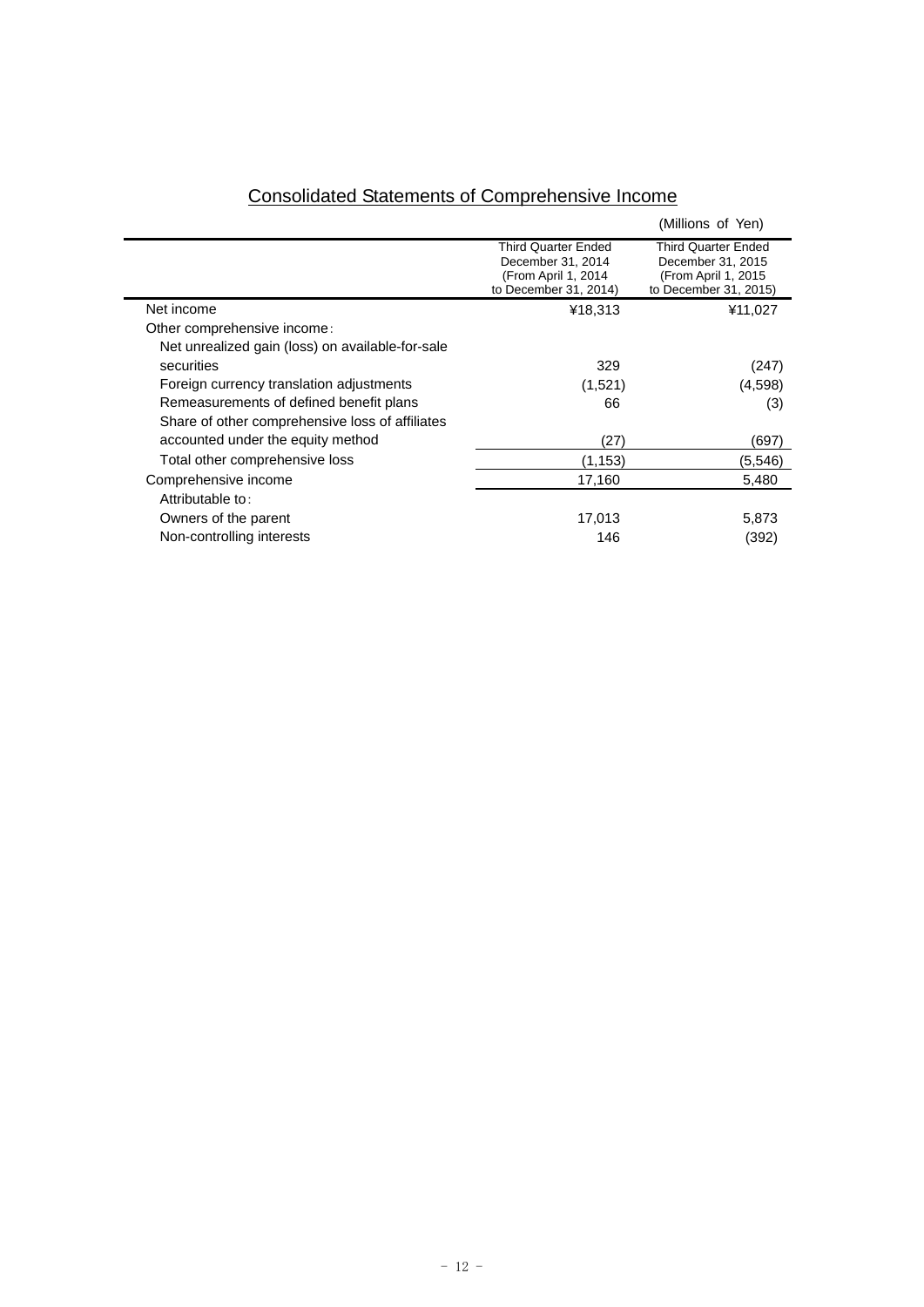# **Segment Information**

# **For the nine months ended December 31, 2014 (April 1, 2014 to December 31, 2014)**

|                    |         |          |         |         |        |              | (Millions of Yen) |
|--------------------|---------|----------|---------|---------|--------|--------------|-------------------|
|                    |         | The      |         |         |        | Adiust       | Consoli           |
|                    | Japan   | Americas | Europe  | China   | Other  | -ments       | -dated            |
| Sales to customers | ¥90.226 | ¥25.232  | ¥15.428 | ¥20.065 | ¥9.346 | $\ddot{x}$ — | ¥160.299          |
| Inter-segment      | 33.193  | 22       | 21      | 2.991   | 901    | (37, 129)    |                   |
| Total              | 123.420 | 25.254   | 15.449  | 23.056  | 10.247 | (37, 129)    | 160.299           |
| Operating income   | 17.600  | 1.170    | 1.441   | 523     | 957    | (468)        | 21.226            |

*(Note) All adjustments are intercompany elimination.* 

# **For the nine months ended December 31, 2015 (April 1, 2015 to December 31, 2015)**

|                         |         |          |         |         |        |              | (Millions of Yen) |
|-------------------------|---------|----------|---------|---------|--------|--------------|-------------------|
|                         |         | The      |         |         |        | Adjust       | Consoli           |
|                         | Japan   | Americas | Europe  | China   | Other  | -ments       | -dated            |
| Sales to customers      | ¥88.076 | ¥33.049  | ¥19.527 | ¥22.168 | ¥9.911 | $\ddot{x}$ — | ¥172.733          |
| Inter-segment           | 31.917  | 13       | 10      | 4.707   | 1.010  | (37.658)     |                   |
| Total                   | 119.993 | 33.063   | 19.537  | 26.875  | 10.921 | (37, 658)    | 172.733           |
| Operating income (loss) | 15.463  | 1.956    | 856     | (530)   | 1.073  | (525)        | 18.293            |

*(Note) Adjustments of operating income (loss) of ¥(525) million consist of ¥736 million of intercompany elimination and ¥(1,262) million of corporate expenses not allocable to a specific segment. Such expenses are mainly comprised of selling, general and administrative expenses.*